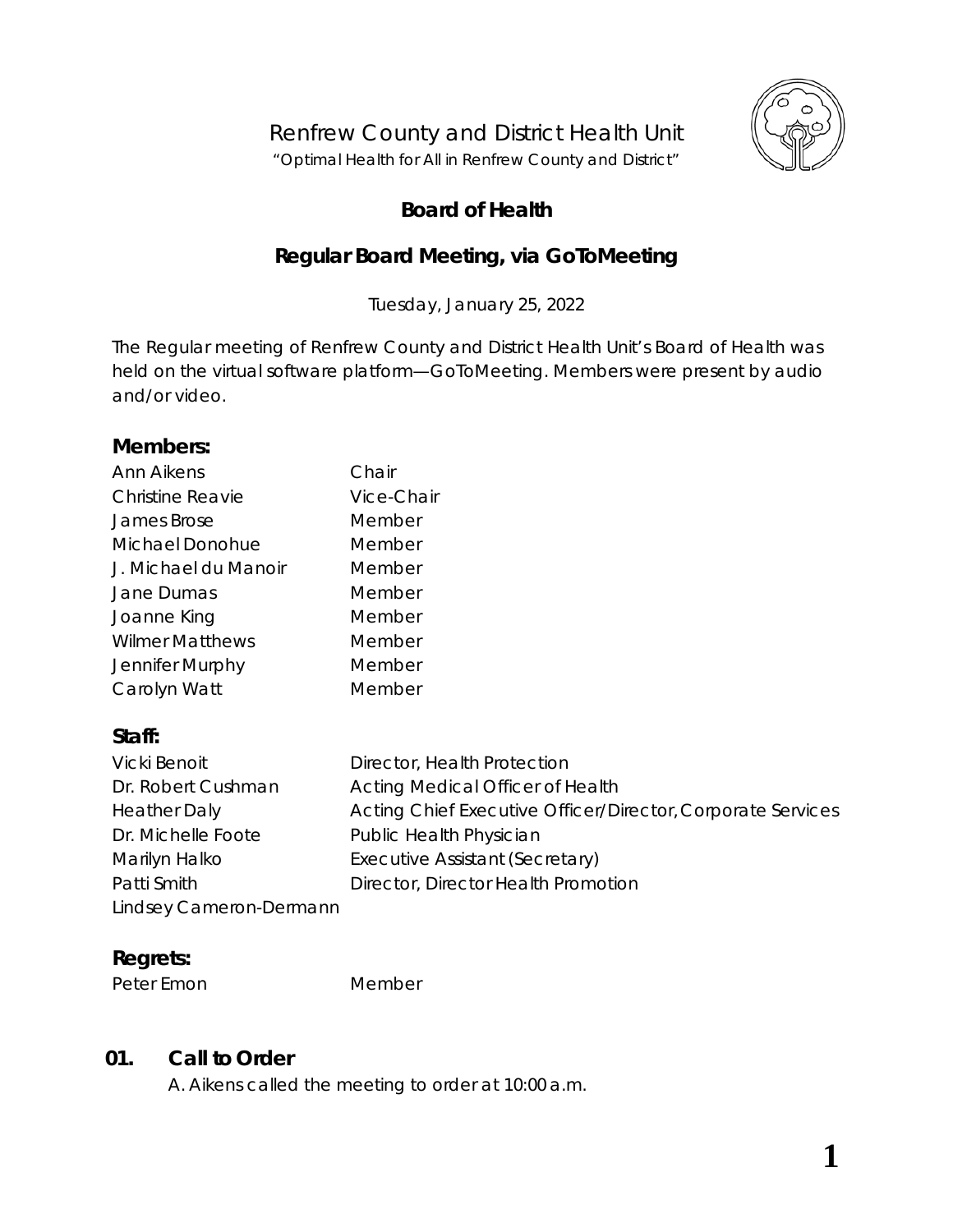## **02. Agenda Approval**

The agenda was approved as amended, with items 08. a. *Report to the Board— Dr. Robert Cushman, Acting Medical Officer of Health* and item 08. b. *Report to the Board—Heather Daly, Acting Chief Executive Officer/Director, Corporate Services* moved forward to items 06. a. and b.

#### **Resolution: #1 BoH 2022-Jan-25**

Moved by J. M. du Manoir; seconded by C. Watt; be it resolved that the Board approve the agenda, as amended.

Carried

#### **03. Declarations of Conflict of Interest**

There were no declarations of conflict of interest.

Chair Aikens verified with the Secretary that all *2022 Acknowledgment of Conflict of Interest* forms had been completed by Board Members. The Secretary told Chair Aikens that one form was outstanding, for P. Emon. Chair Aikens will follow-up with the Board Member.

#### **04. Delegations**

There were no delegations.

## **05. Minutes of Previous Meetings (Approval)**

a. Special Board Levy Meeting Minutes 2021-Dec-10 The meeting minutes were approved for Friday, December 10, 2021.

## **Resolution: #2 BoH 2022-Jan-25**

Moved by J. M. du Manoir; seconded by C. Reavie; be it resolved that the Board approve the meeting minutes from the Special Board Levy meeting held on Friday, December 10, 2021, as presented.

Carried

Chair Aikens thanked M. Donohue for his comprehensive comments regarding RCDHU's Levy submission, during the County of Renfrew's Finance and Administration meeting.

b. Inaugural Board of Health Meeting Minutes 2022-Jan-11 The meeting minutes were approved for Tuesday, January 11, 2022.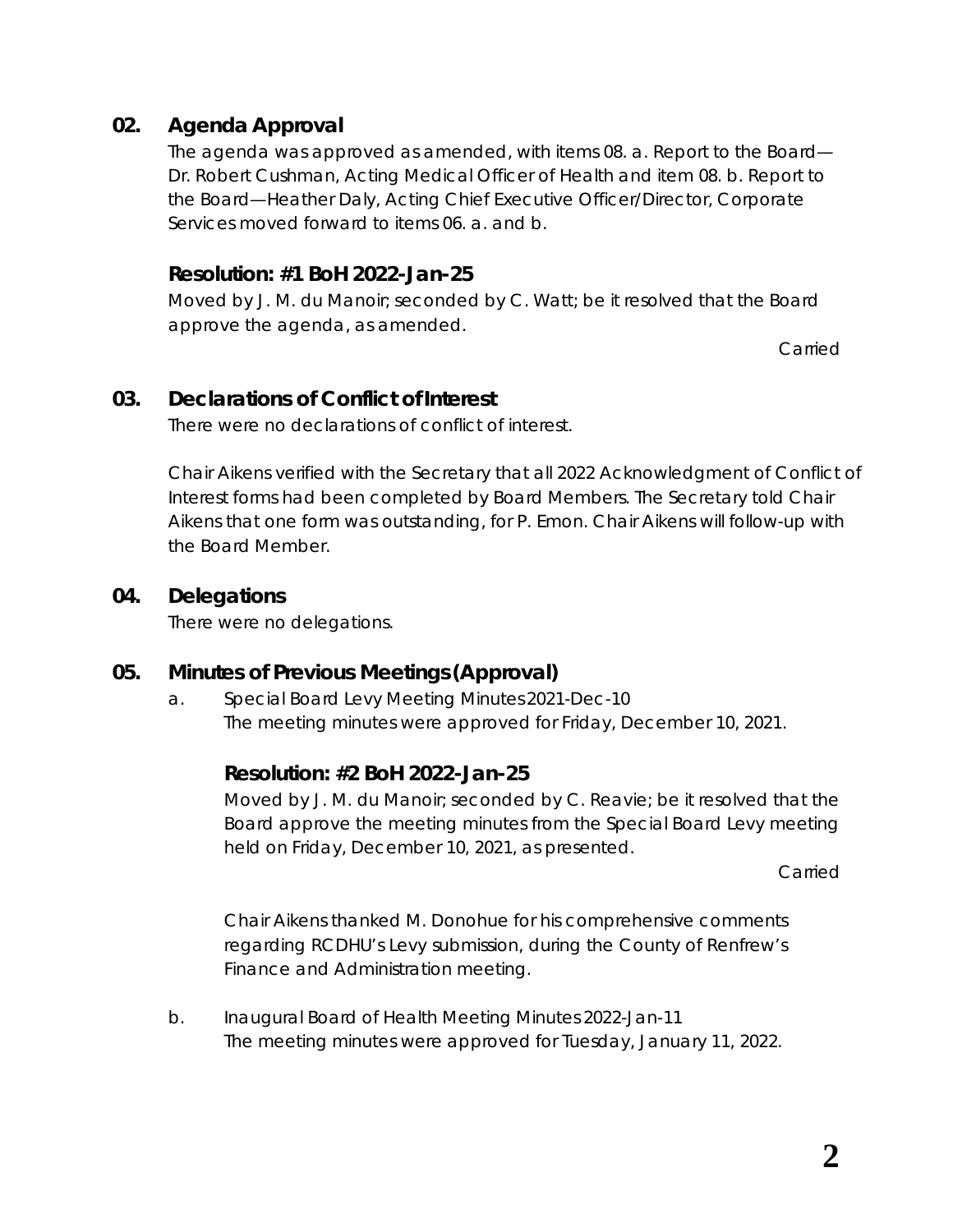## **Resolution: #3 BoH 2022-Jan-25**

Moved by W. Matthews; seconded by J. Murphy; be it resolved that the Board approve the meeting minutes from the Inaugural Board of Health meeting held on Tuesday, January 11, 2022, as presented.

Carried

#### **06. Staff Reports**

(moved forward from item 08., as per the amended agenda)

a. Report to the Board—Dr. Robert Cushman, Acting Medical Officer of Health Dr. Robert Cushman gave an update to the Board on current COVID-19 activity in Renfrew County and District. The current focus is on RCD outbreaks at hospitals, long-term care/retirement homes and congregate living settings.

Dr. Michelle Foote gave an update on COVID-19 activity in RCD schools. Schools reopened for in-person learning on Monday, January 17, 2022. The situation in schools is rapidly evolving due to the highly contagious Omicron variant.

J. Murphy left the meeting at 10:20 a.m.

The Chair called for questions and comments from the Board.

As part of the Report to the Board, Lindsey Cameron-Dermann, Coordinator, Epidemiology and Health Analytics gave the following presentation:

*i. [COVID-19 RCDHU Epidemiology](https://www.rcdhu.com/wp-content/uploads/2022/01/08.-a.-i.-COVID-19-RCDHU-Epidemiology-Update-2022-01-25.pdf) Update*

The Chair called for questions and comments from the Board.

## **Resolution: #4 BoH 2022-Jan-25**

Moved by J. M. du Manoir; seconded by J. Dumas; be it resolved that the Board accept the Report to the Board from Dr. Robert Cushman, Acting Medical Officer of Health.

Carried

Chair Aikens asked L. Cameron-Dermann, or the Secretary to remove the CONFIDENTIAL watermark from the *COVID-19 RCDHU Epidemiology Update* in preparation for the presentation at the MOH(A) and RCDHU Area Mayors COVID-19 Information Update Meeting on Thursday, January 27, 2022, at 1:30 p.m.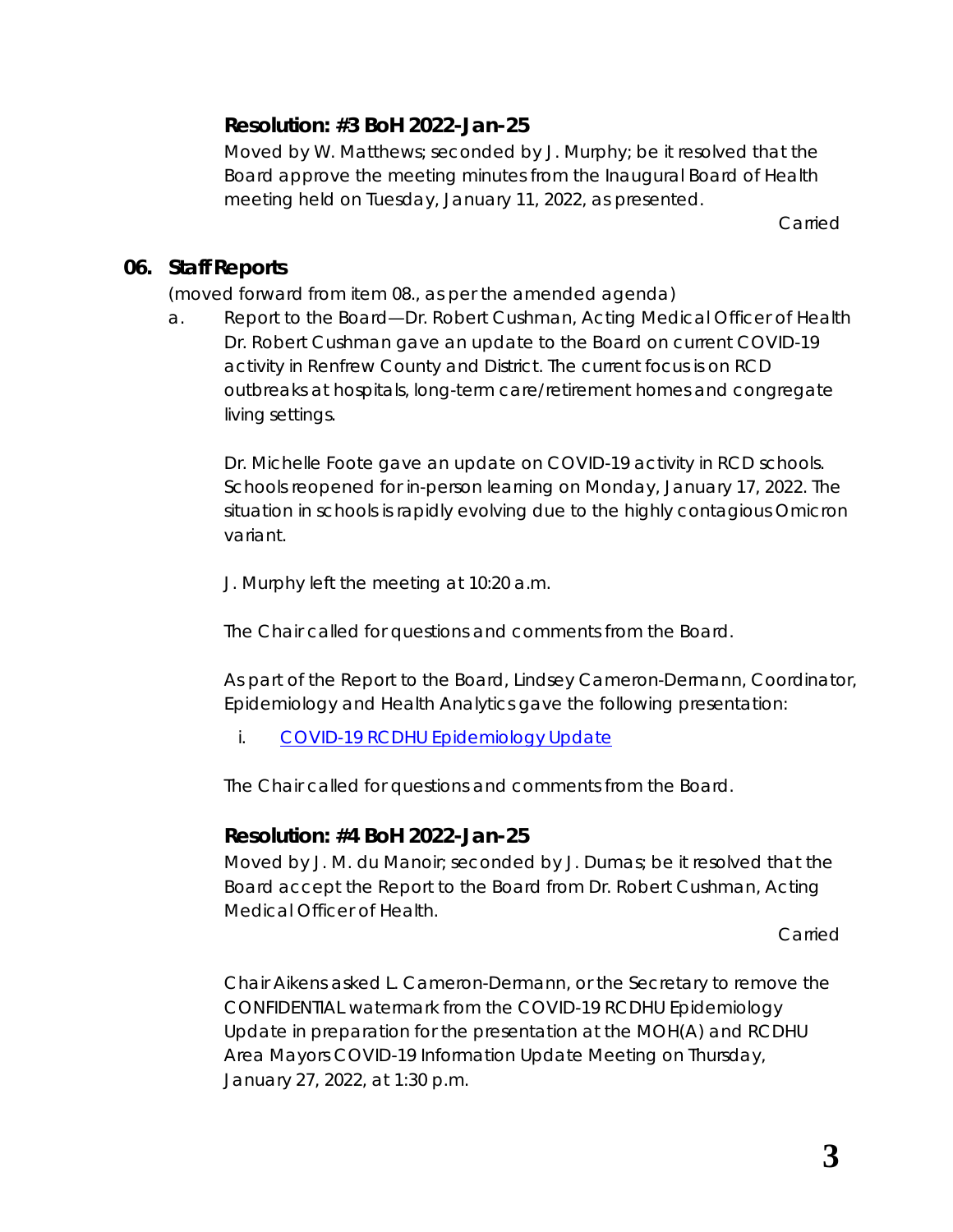Chair Aikens thanked Dr. Cushman, Dr. Michelle Foote and L. Cameron-Dermann for their *Report to the Board*.

Dr. Cushman also thanked Dr. Foote, SMT and L. Cameron-Dermann for their contributions to the *Report* and to RCDHU.

Dr. Foote and L. Cameron-Dermann left the meeting at 11:00 a.m.

- b. Report to the Board—Heather Daly, Acting Chief Executive Officer/ Director, Corporate Services H. Daly presented the following *Report to theBoard*:
	- *i. [Quarterly](https://www.rcdhu.com/wp-content/uploads/2022/02/08.-b.-Report-to-the-Board-CEOADCS-Quarterly-Update-January-2022.pdf) Update*

The Chair went through each item on the *Report* and called for questions and comments from the Board.

## **Resolution: #5 BoH 2022-Jan-25**

Moved by J. Brose; seconded by J. King; be it resolved that the Board accept the *Report to the Board—Quarterly Update* from H. Daly, Acting Chief Executive Officer/Director, Corporate Services.

Carried

The Chair thanked Heather Daly and her Team for the *Report to the Board*.

Dr. Cushman left the meeting at 11:15 a.m.

## **07. Business Arising**

a. Action List—Special/Regular Board Meeting All items from the updated *[Action List—Special/Regular Board Meeting](https://www.rcdhu.com/wp-content/uploads/2022/02/06.-a.-Action-List-Special-Regular-Board-Meeting-2021-Dec-10-and-2021-Nov-30.pdf)*— *[2021-Dec-10 and 2021-Nov-30](https://www.rcdhu.com/wp-content/uploads/2022/02/06.-a.-Action-List-Special-Regular-Board-Meeting-2021-Dec-10-and-2021-Nov-30.pdf)* were completed or deferred to a later date.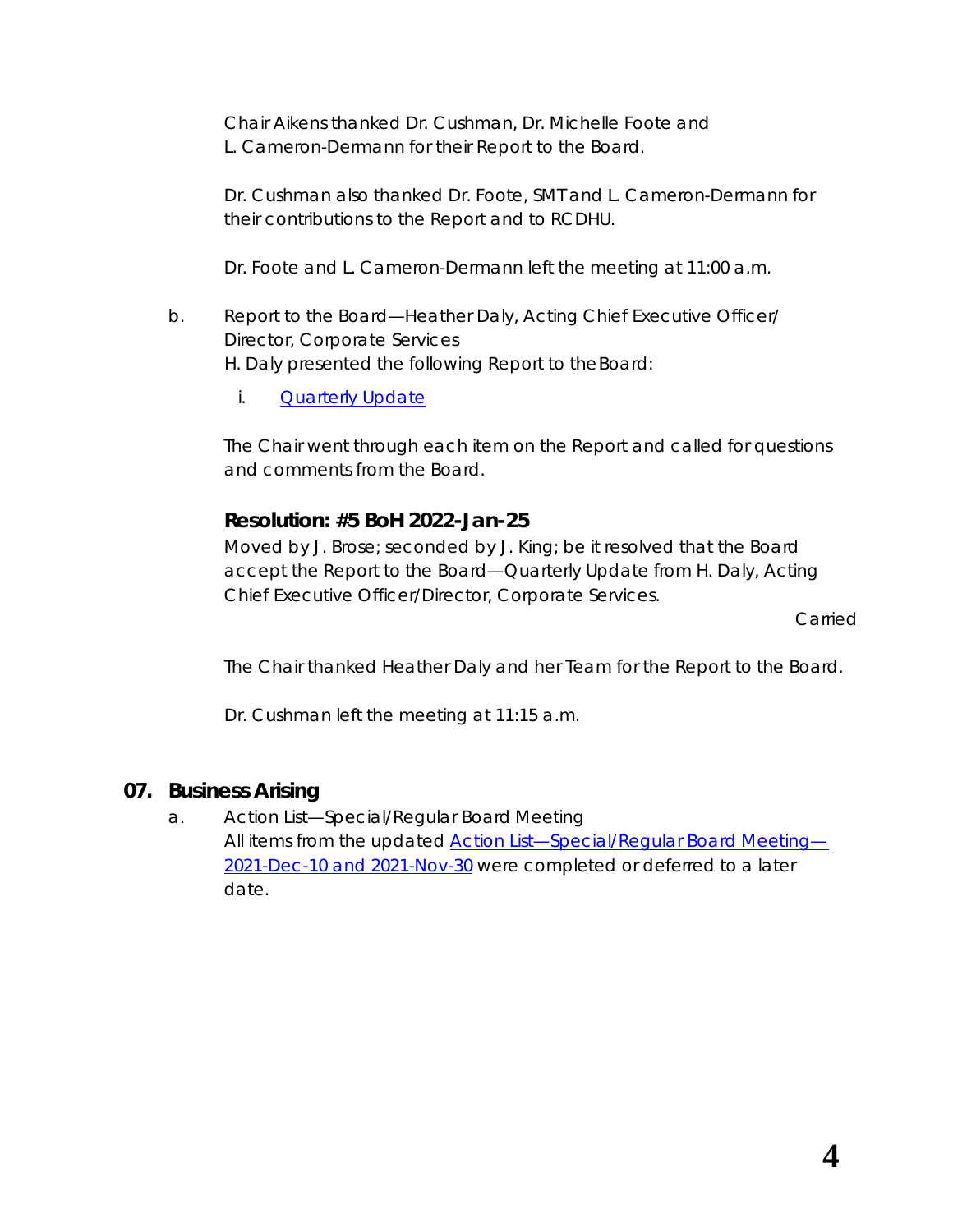## **08. Correspondence**

| Subject:       |                                                                                | From:                                                                     | Action:                               |
|----------------|--------------------------------------------------------------------------------|---------------------------------------------------------------------------|---------------------------------------|
| a.             | <b>County of Renfrew 2022</b><br><b>Board of Health</b><br><b>Appointments</b> | P. Moreau—Chief<br>Administrative<br>Officer-County of<br>Renfrew         | Received as<br>information.           |
| $b$ .          | Letter of<br><b>Congratulations and</b><br>OIC to J. M. du Manoir              | Minister of Health—<br>Deputy Premier<br><b>Christine Elliott</b>         | Received as<br>information.           |
| $\mathsf{C}$ . | alPHa 2022 Pre-Budget<br>Submission                                            | Association of Local<br>$\bullet$<br><b>Public Health</b><br>Agency-alPHa | $\bullet$ Received as<br>information. |
| $\mathsf{d}$ . | alPHa Public Health<br>Resilience in Ontario                                   | Association of Local<br>Public Health<br>Agency-alPHa                     | • Received as<br>information.         |

The Board received the following correspondence:

The Chair congratulated J. M. du Manoir on his re-appointment to the Board.

Chair Aikens congratulated Board Member J. King on her new role as Co-Chair of the Network 24 Ontario Health Team.

The Chair also acknowledged the collaborative support work that Dr. Foote and L. Cameron-Dermann provide to the Ottawa West Four Rivers Ontario Health Team and the Network 24 Ontario Health Team, on behalf of RCDHU.

## **09. Board Committee Reports**

There were no Board Committee Reports.

#### **10. By-Laws**

See New Business.

#### **11. New Business**

a. By-Law 2022-01--By-Law to Appoint Auditors *[By-Law Number 2022-01—By-Law to Appoint Auditors](https://www.rcdhu.com/wp-content/uploads/2022/02/11.-a.-By-Law-Number-2022-01-By-Law-to-Appoint-Auditors-2022-Jan-25.pdf)*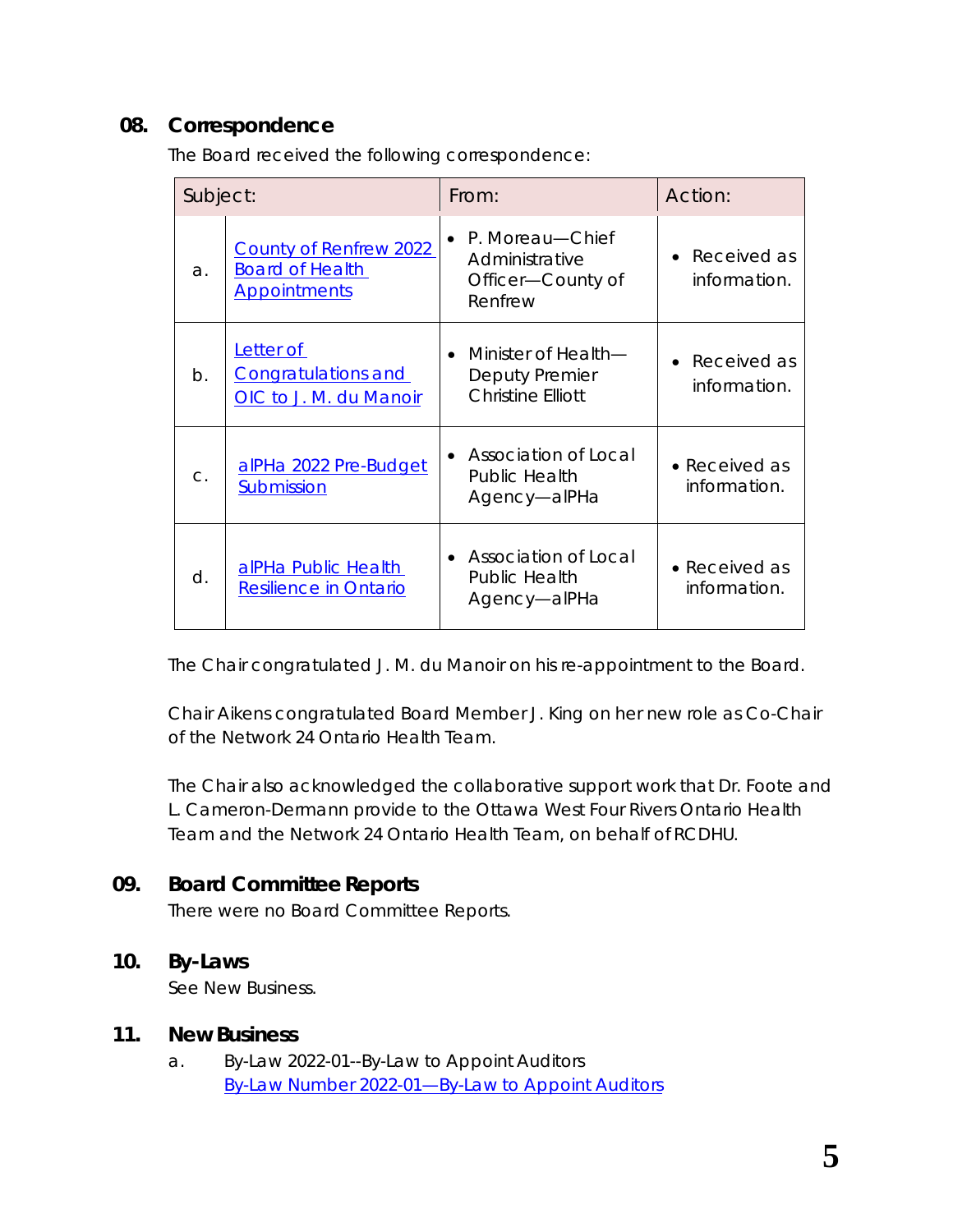## **Resolution: #6 BoH 2022-Jan-25**

Moved by J. King; seconded by J. Dumas; be it resolved that the Board approve By-Law 2022-01—By-Law to Appoint Auditors, And Further: that the Chair and Vice-Chair be authorized to sign By-Law 2022-01.

Carried

b. Appointment of Signing Officers *[Appointment of Signing Officers—2022](https://www.rcdhu.com/wp-content/uploads/2022/02/11.-b.-Appointment-of-Signing-Officers-2022.pdf)*

## **Resolution: #7 BoH 2022-Jan-25**

Moved by J. M. du Manoir; seconded by W. Matthews; be it resolved that the Board approve the Appointment of Signing Officers for 2022.

Carried

M. Donohue requested that signing authority be reviewed during discussion of the Board's Procedural By-Law at the next Governance Committee meeting.

C. Watt left the meeting at 11:20 a.m.

c. Registration—alPHa Winter Symposium—Public HealthResilience—2022-Feb-25 After discussion of the *[Registration—alPHa Winter Symposium—Public Health](https://www.rcdhu.com/wp-content/uploads/2022/02/11.-c.-Program-and-Registration-alPHa-Winter-Symposium-Public-Health-Resilience-2022-Feb-25.pdf)  [Resilience—2022-Feb-25](https://www.rcdhu.com/wp-content/uploads/2022/02/11.-c.-Program-and-Registration-alPHa-Winter-Symposium-Public-Health-Resilience-2022-Feb-25.pdf)*, all Board Members were invited to attend the virtual symposium.

## **Resolution: #8 BoH 2022-Jan-25**

Moved by C. Reavie; seconded by M. Donohue; be it resolved that the Board approve that all Board Members be invited to attend the virtual alPHa 2022 Winter Symposium on February 25, 2022.

Carried

The Chair asked Board Members to contact the Secretary, by February 15, 2022, if they would like to attend the *Symposium*.

## **12. Notice of Motion**

There was no notice of motion.

## **13. Closed**

There was no closed meeting.